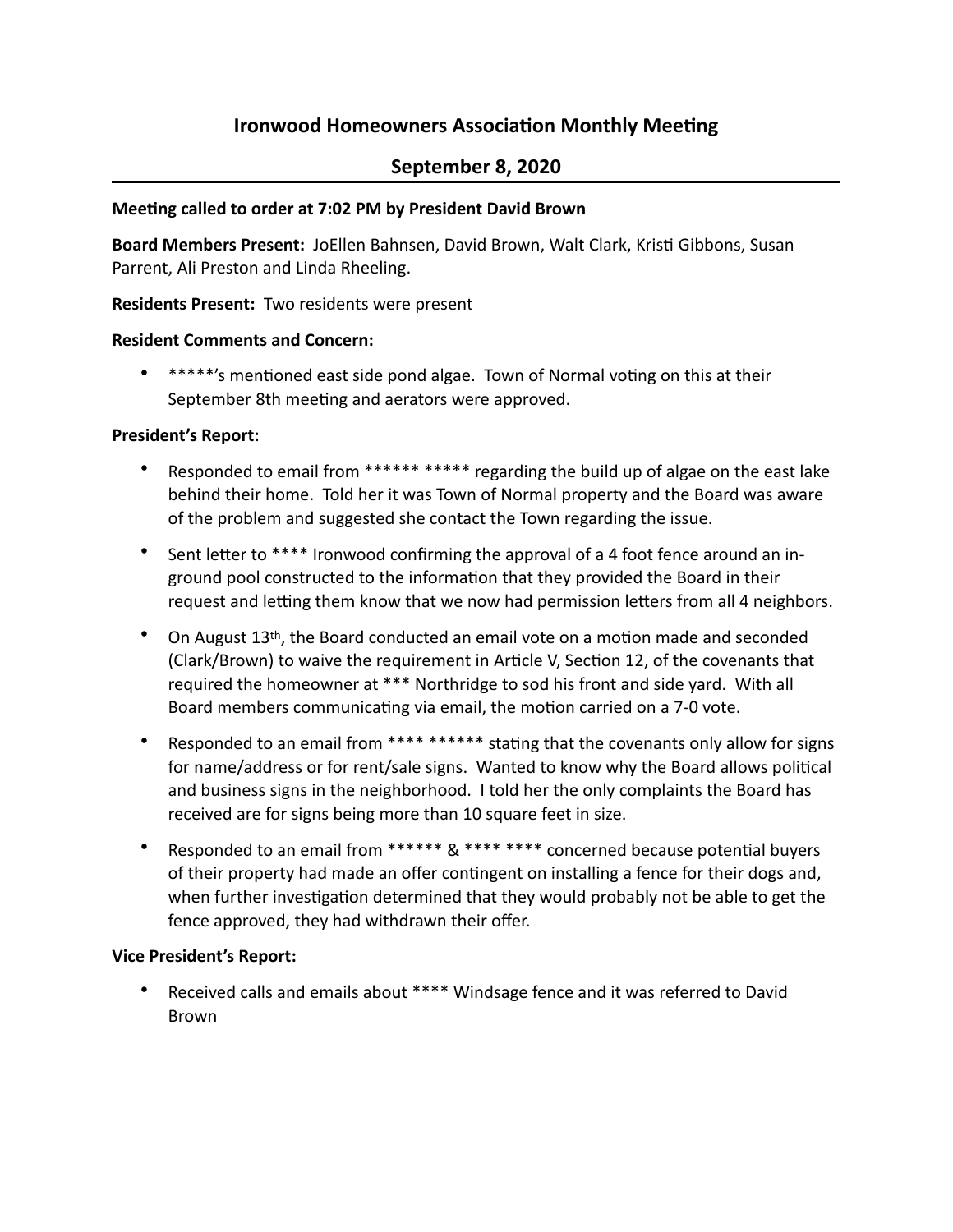## **Secretary's Report:**

• The minutes of August 11, 2020 were presented. Motion was made and seconded (Rheeling/Preston) to approve the corrected minutes of the meeting. Motion carried.

## **Treasurer's Report:**

- JoEllen went over the budget Ending balance \$16,637.60. This was reviewed and Board members found this to be correct.
- HOA Dues: 574 Paid, 10 Remaining

#### **Beautification Report:**

• Motion was made and seconded (Clark/Bahnsen) to renew mowing proposal with LKM until 2024. Motion carried.

#### **Communications Report:**

- Website Usage August 2020
	- o 414 Unique Visitors
	- o 1019 Total Visitors
	- o 2398 Pages Viewed
- September newsletter Ali had two bounce backs and three residents reach out because they did not receive the newsletter. She is looking into why some are not received successfully.
- Next newsletter will be in December

## **Covenant's Report:**

- \*\*\*\* Foxwood Trailer has been removed as of Tuesday, 9/2/2020
- \*\*\*\* Ironwood dock never heard
- \*\*\* block of Ironwood and west side Towanda Ave Sewer work has turned into weed patches because the sod did not take well and has sunken in. Tyler got back to Susan and we must wait for Stark to complete the work. It is on their radar for October/ November to repair.
- \*\*\* Ironwood Received question on building a detached patio with gazebo. The board has no rules against this. Susan will ask him for a design.
- \*\*\*\*\* \*\*\*\*\* called Susan about a house that backs up to the corn field with a lot of trees. She wanted clarification about a fence for her dogs and about a beehive. Susan directed her to the Town of Normal for beehive.